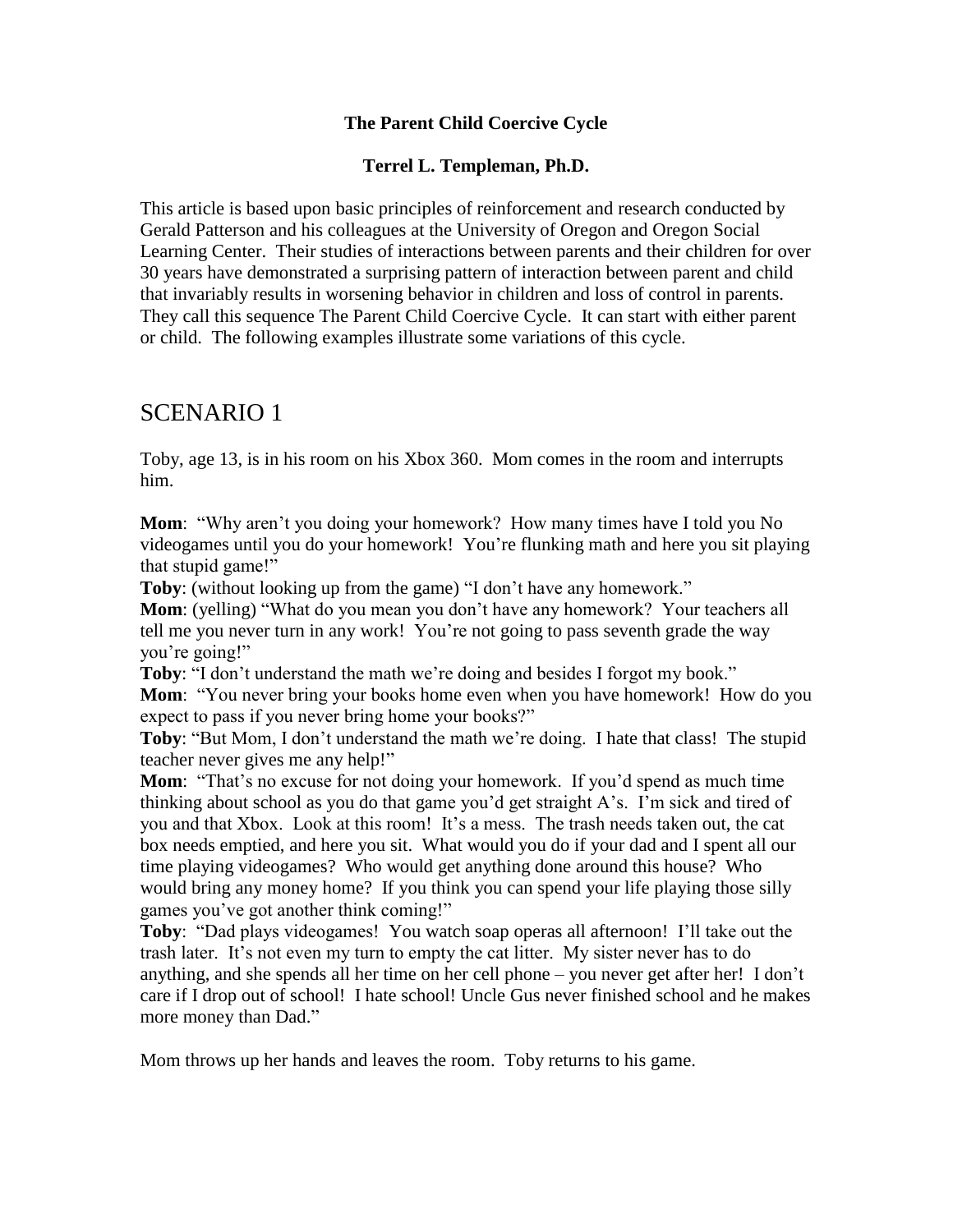# SCENARIO 2

Mom and her 5 year old daughter Angie are grocery shopping. In the cookie aisle Angie begins to beg.

**Angie:** "Mommy can I have some Oreos?" **Mom**: "No Angie, we have cookies at home." **Angie**: (whining at the top of her voice) "I want Oreos, I want Oreos, I want Oreos!" **Mom**: (irritated but tries to keep her voice down): "Angie, you've already had ice cream today and I don"t want you to spoil your dinner." **Angie**: (bursting into tears, screaming repeatedly at the top of her lungs), "Mommy I want some Oreos! I want some Oreos! I want some Oreos!" **Mom**: "Oh all right, but this is the last time I take you shopping with me."

Mom puts Oreos in the basket. Angie immediately quiets down and stops begging.

## SCENARIO 3.

Dad sits down to read the newspaper after dinner. His 7 year old son Billy and 5 year old daughter Amanda are playing in the same room. After a few minutes Dad is aware of bickering between them. The older boy is teasing his sister, who is squealing in protest. Their noise level is just enough to get Dad's attention.

**Dad**: (muttering from behind the paper) "Billy, leave your sister alone." Dad goes back to reading. A few minutes later Dad hears Amanda fussing louder.

**Amanda**: "Daddy, Billy is bothering me!"

**Dad**: (irritated) "Billy, knock it off if you know what's good for you!"

**Billy**: (protesting) "I wasn't doing anything! She started it!"

Dad goes back to his paper. Billy and Amanda continue to argue, and Dad tries to ignore their behavior, hoping it will die down if he doesn"t pay it much attention. But Billy and Amanda get louder, until finally Amanda screams and Billy chases her across the room, practically tripping over Dad"s feet. At this point Dad loses it, throws down the paper, stands up, grabs Billy and gets in his face.

**Dad**: (yelling) "I told you to knock it off! Can't I have any peace in this house?!"

Billy is now wide-eyed with fear and immediately pipes down, lower lip quivering. Amanda has also frozen in her tracks. Dad, suddenly embarrassed by his own emotion, calms down, apologizes to the kids for yelling, and leaves the room. Billy and Amanda go back to playing.

Before breaking down these scenarios into their component parts, it is important to learn some principles of reinforcement.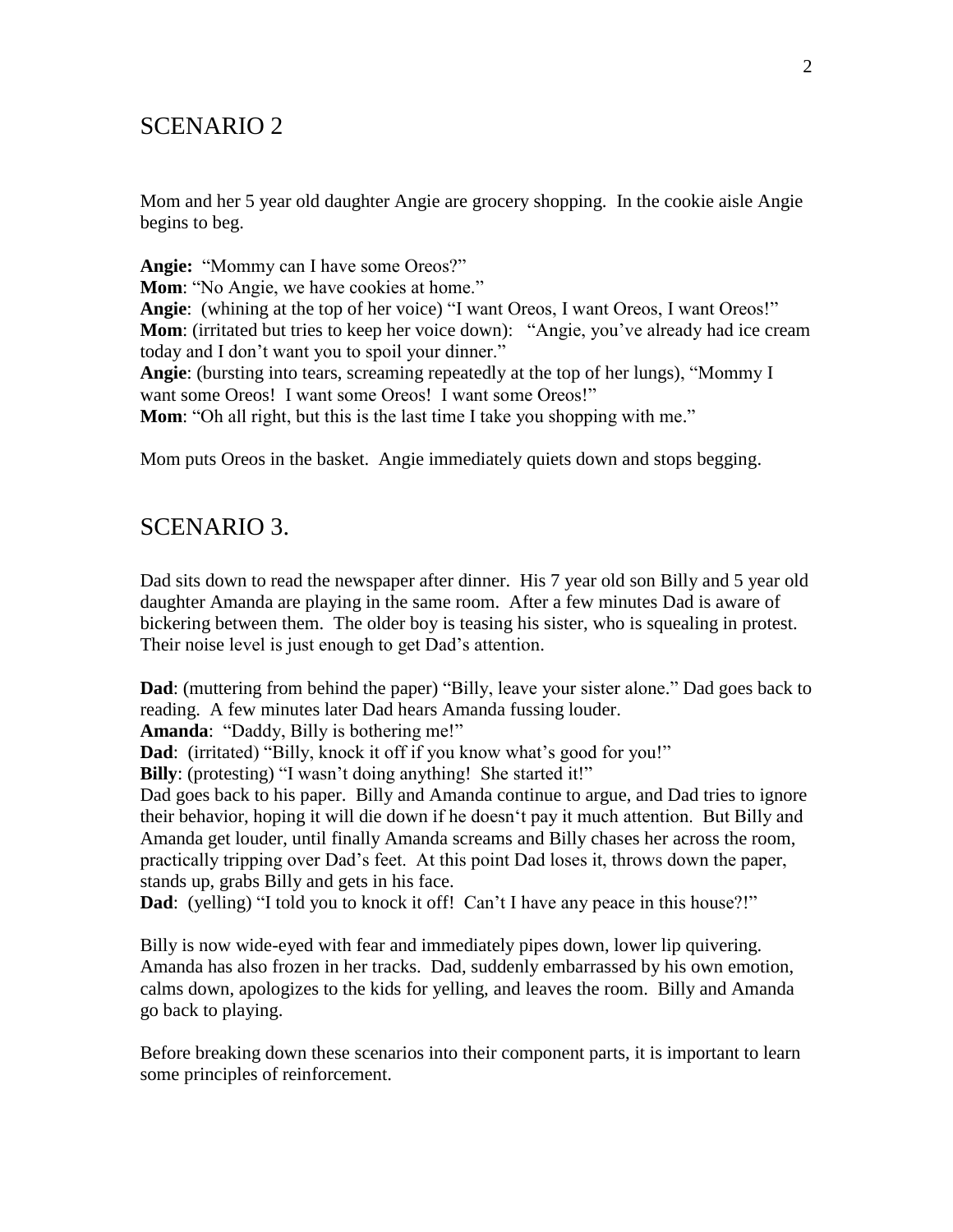#### **The Principles of Reinforcement.**

Human behavior is motivated by many things, but for our purposes there are several basics which motivate children and adults alike.

**Positive Reinforcement** is *any consequence to an action that increases the likelihood that action will happen again*. Such consequences are called *positive reinforcers*. Positive reinforcers come in many varieties, and what reinforces one person may not reinforce another. However, there are basic reinforcers that work for most of us. For example, a person who smiles at you when you make eye contact will cause you to increase eye contact in the course of a conversation. Smiling and making eye contact are simple but powerful reinforcers of social behavior. Positive comments such as, "Good job!" or even a pat on the back will often reinforce performance or cooperation from a child. Sweets, treats, other material items, or privileges can also be used as reinforcers. Positive reinforcement is strongest when it occurs just after a behavior. It is less effective the longer it is delayed.

**Negative reinforcement** is not what you think it is. It is not punishment (e.g., spanking a child for acting out). It is not reinforcing the "wrong" behavior (e.g., giving a child attention when he is being "bad.") Negative reinforcement is just as reinforcing as positive reinforcement; that is, when it follows a behavior it will make the behavior more likely in the future. So what is it*? Negative reinforcement occurs when an action causes a painful or obnoxious experience to end.* It happens frequently in parent-child interactions. For example, a Dad who stops spanking his son when he says, "I promise I"ll be good!" negatively reinforces such comments during punishment. A mom who stops lecturing her daughter when she talks back to her negatively reinforces back talk. Kids who stop making noise when Dad yells at them are negatively reinforcing Dad for yelling. Once a behavior successfully stops a painful or irritating experience, it is more likely to occur the next time the irritant occurs. In behavioral terms, this is called **escape conditioning** because the person learns to escape from the painful experience by behaving in a certain way.

**Punishment** is *any action that suppresses or decreases a behavior*. Such actions are unpleasant, irritating or painful. Parents typically punish children by yelling, lecturing, withholding privileges, removing toys, or spanking. Children can also punish parents by such activities as yelling or arguing, name calling, throwing temper tantrums, or breaking precious objects. Punishment is effective in stopping certain ongoing behaviors. For example, a young child who starts screaming in the midst of a lecture by her parent will usually stop the lecture. Likewise a parent who swats a child"s hands when he reaches for the cookie jar will usually stop the reaching, at least momentarily. Punishments, like reinforcers, are most effective when they occur immediately following a behavior (or in the middle of an ongoing behavior) and end quickly. However, there are at least four problems with relying on punishment to manage behavior.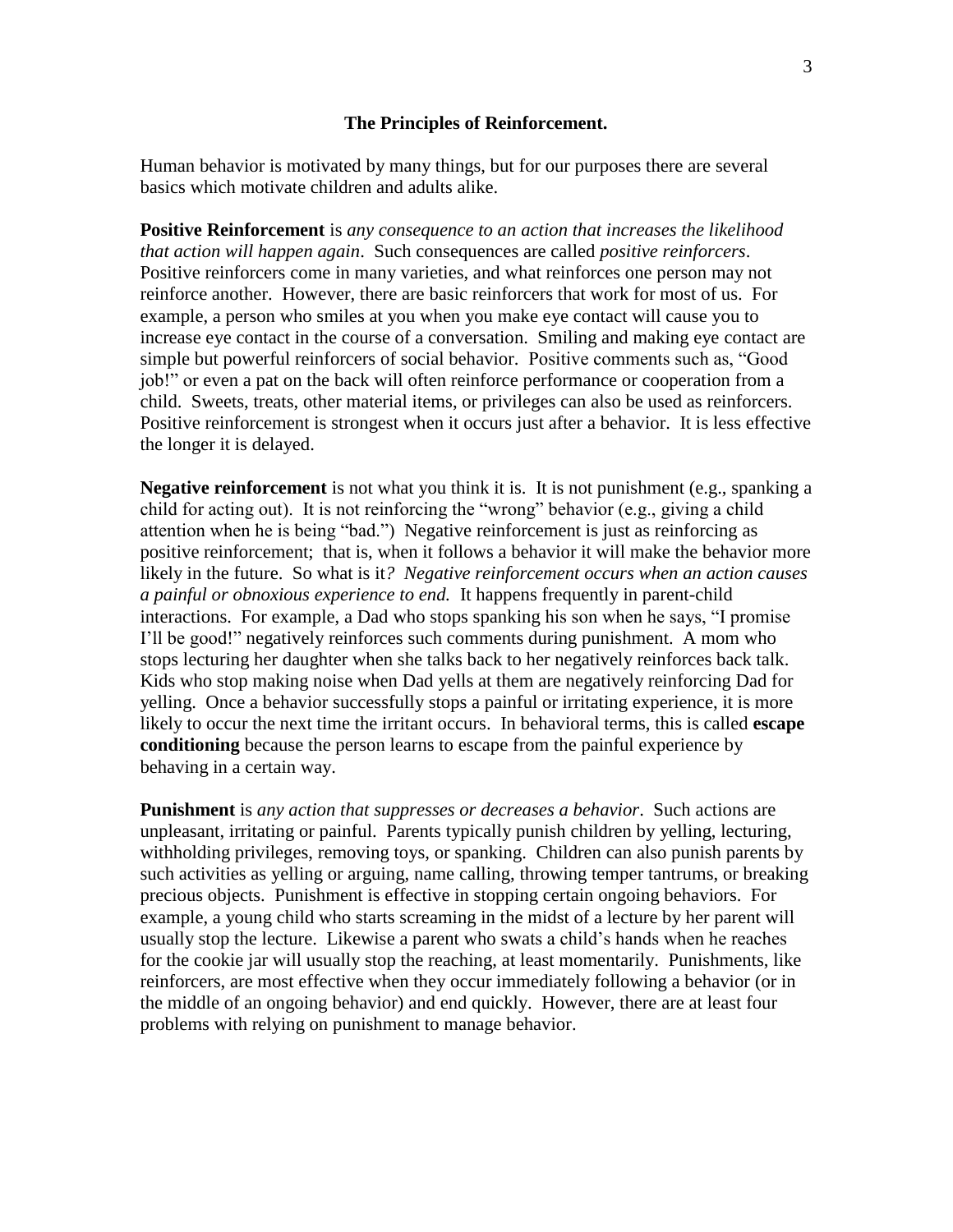#### Problems with Punishment

- 1) It can easily escalate to the point of becoming abusive (name-calling, slapping, hitting).
- 2) Its effects are temporary. That is, it stops the child"s behavior only briefly, so that the same behavior will crop up again once the punishment is lifted or the punisher is not around.
- 3) Punishment doesn"t teach the child any new behaviors.
- 4) Punishment leads to escape conditioning, whereby the child looks for any means to avoid the punishment, which sometimes leads to desperate actions, including aggression (see below).

**Extinction** is *the removal of reinforcement*, which is ultimately followed by a lessening of the behavior that was previously reinforced.. If you give in to your child every time she wants something in the grocery store (positive reinforcement) you are conditioning the child to ask for something every time. If one day you decide not to give in to her request, you have just shifted to a path of extinction. However, *the first time you stop reinforcing a behavior after a history of reinforcing it, the behavior you are trying to extinguish actually gets worse!* A good example is the mother who finally refuses to give her child what she demands in the grocery store – the little girl is likely to increase whining and throw a bigger temper tantrum than before. This effect may linger over a period of several more visits to the store before the child finally stops begging for treats.

**Intermittent reinforcement** is *the intermittent application of a reinforcer to a behavior, that is, it occurs only once in a while*. Suppose for example Mom in Scenario 2 resolves to stop buying treats for Angie each time she begs for them in the grocery store. As noted above, the first time she refuses Angie is likely to throw a big tantrum, but after several trips without treats the begging will begin to subside. Suppose Mom then gives in to a modest whine for treats – next time they go to the store Angie will resume whining and begging in full force. And she is likely to keep it up longer even if Mom goes back to saying No. Indeed intermittent or "once-in-a-while" reinforcement has been shown to keep a behavior going much longer than constant reinforcement. Parents are especially prone to reinforce behavior intermittently for a variety of reasons. First, they sometimes forget their own rules (e.g., "No more treats for begging!). Second, they are easily seduced by their children"s toning down the negative behavior so that they want to reinforce it. Third, parents often tire out before a negative behavior is fully extinguished and it seems easier to "give in" and reinforce it instead of standing by their rules.

**Stimulus control** occurs when the mere presence of a person or object becomes associated with either positive reinforcement or punishment. This often happens in families where one parent is designated in charge of discipline ("wears the black hat") and the other is associated with more pleasant activities. After a while the parent in charge of discipline will become so strongly associated with punishment that the children will engage in escape tactics even when they are not in trouble! Likewise the parent associated with positive activities will become a magnet for the children"s attention.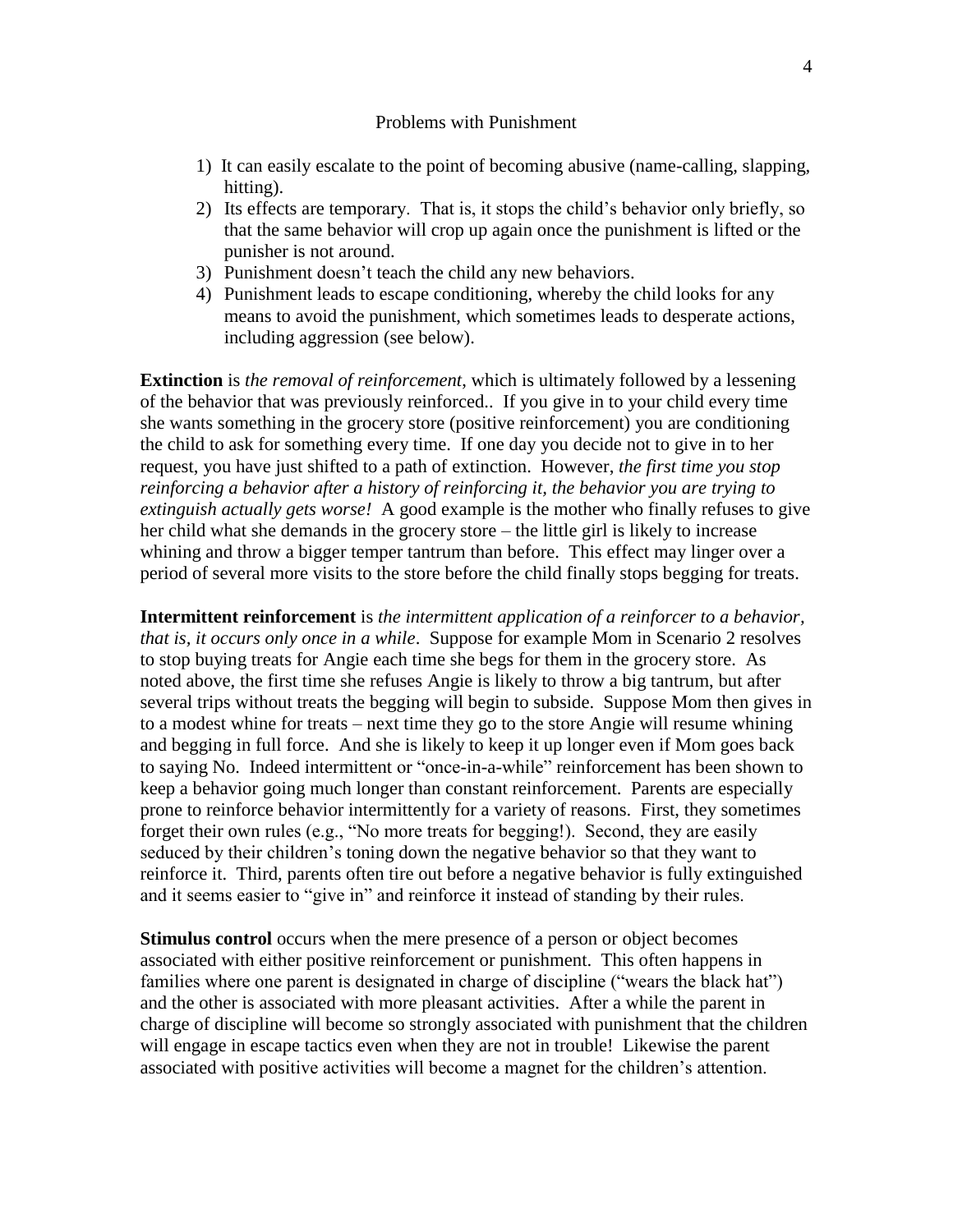Stimulus control, escape conditioning, and reinforcement can combine into a sequence of events in which neither parent nor child is really in control of their behavior. This sequence is called the **Parent-Child Coercive Cycle.** So let"s go back and analyze each of our scenarios using these principles.

## SCENARIO 1.

| Step 1: Mom scolds Toby.             | (Mom is an irritant to Toby)                                                                  |
|--------------------------------------|-----------------------------------------------------------------------------------------------|
| Step 2. Toby attempts to ignore Mom. | (Toby attempts to extinguish scolding)                                                        |
| Step 3. Mom increases scolding.      | (First trial extinction leads to escalation of<br>scolding, which is also punishing to Toby.) |
| Step 4. Toby argues with force.      | (Toby tries to escape scolding by arguing,<br>which is punishing to Mom.)                     |
| Step 5. Mom withdraws                | (Mom negatively reinforces arguing)                                                           |

Mom"s mere presence may be a negative to Toby (see **stimulus control**) but her scolding is like a **punishment** to him. He initially tries to ignore it with a brief comment, which is essentially an **extinction** tactic, but trying to extinguish a behavior that has been reinforced in the past will initially lead to an escalation of it, and so Mom actually increases her scolding. At this point Toby begins arguing back, essentially punishing Mom for scolding, which eventually does suppress the behavior, to the point where Mom leaves the scene. Mom"s departure **negatively reinforces** Toby"s arguing, making it more likely he will argue with her the next time she comes to scold. Also notice how the original goal of getting Toby to do homework is lost in this sequence.

## SCENARIO 2.

| Step 1. Angie begs Mom          | (Angie is an irritant to Mom.)                                           |
|---------------------------------|--------------------------------------------------------------------------|
| Step 2. Mom says No             | (Mom tries to extinguish begging.)                                       |
| Step 3. Angie escalates whining | (First trial extinction leads to escalation of the<br><i>behavior.</i> ) |
| Step 4. Mom gives Angie Oreos   | (Mom positively reinforces begging.)                                     |
| Step 5. Angie quiets down       | (Angie negatively reinforces Mom's compliance.)                          |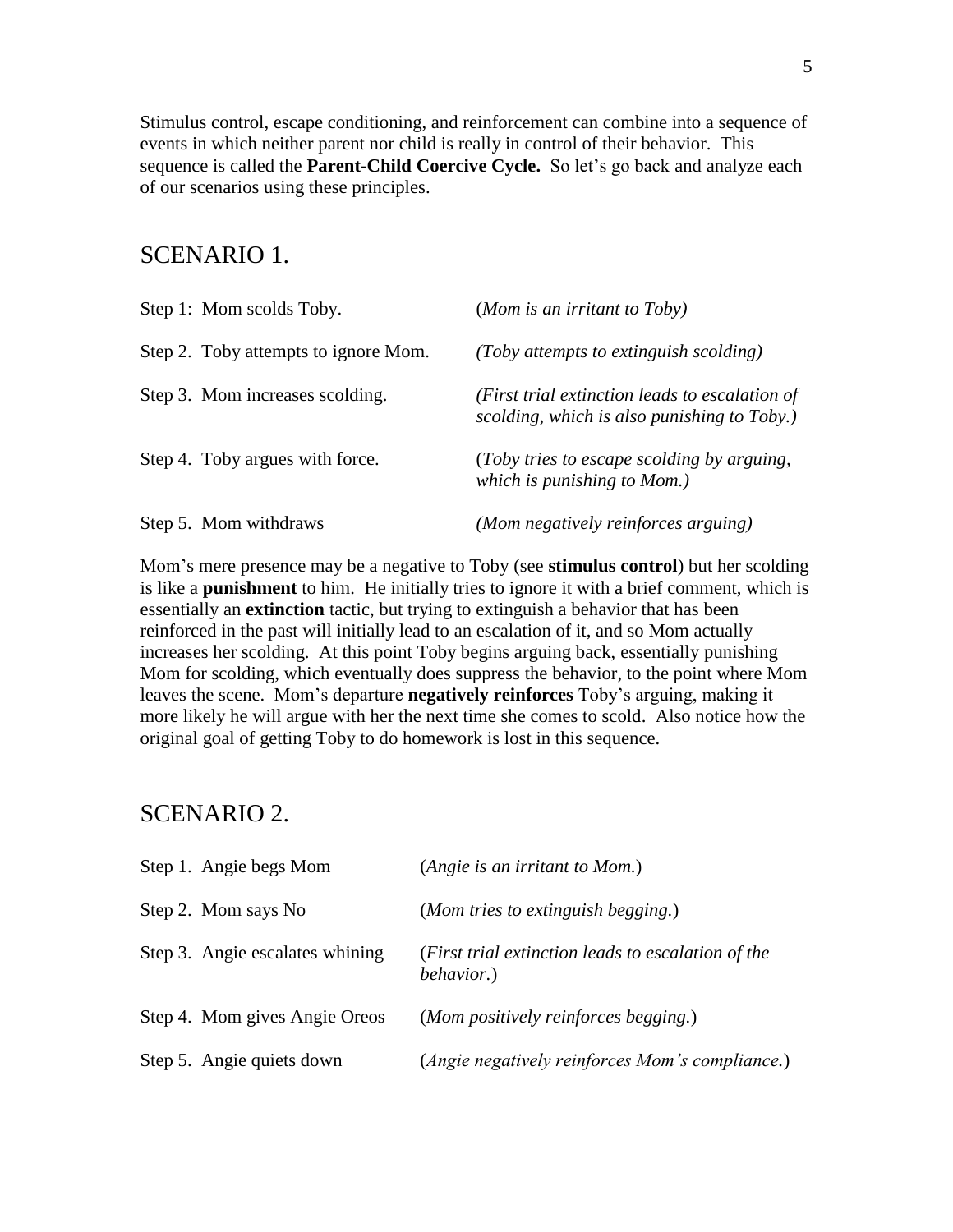In this scenario Angie begins the sequence by begging for cookies in the grocery store. Mom attempts to stop the begging by saying No, but the begging escalates to a painful level for Mom, effectively **punishing** her for saying No. Mom finally capitulates by giving Angie the cookies, which **positively reinforces** Angie for making a scene in the grocery store. Then Angie quiets down, which **negatively reinforces** Mom for giving in. It is this last step which makes the entire scenario more likely to happen again the next time Mom and Angie go shopping.

# SCENARIO 3.

| Step 1. Billy and Amanda become noisy             | (Kids are irritants to Dad.)                                     |
|---------------------------------------------------|------------------------------------------------------------------|
| Step 2. Dad tells Billy to leave his sister alone | (Dad mildly punishes Billy and<br>positively reinforces Amanda.) |
| Step 3. Amanda calls out to Dad                   | (Reinforced behavior escalates.)                                 |
| Step 4. Dad attacks Billy.                        | (Dad punishes Billy.)                                            |
| Step 5. Billy argues with Dad                     | (Billy tries to escape punishment by<br><i>punishing Dad.)</i>   |
| Step 6 Dad returns to paper                       | (Dad negatively reinforces arguing.)                             |
| Step 7. Billy chases Amanda, who screams.         | (Both kids' behavior becomes more<br><i>irritating to Dad.</i> ) |
| Step 8. Dad loses temper, shouts at both kids     | (Dad punishes kids.)                                             |
| Step 9. Both kids stop                            | (Kids negatively reinforce Dad's<br>yelling.)                    |
| Step 10. Dad calms down                           | (Dad negatively reinforces kids.)                                |
| Step 11. Dad gives kids attention                 | (Dad positively reinforces the entire<br>scenario.)              |

The first sequence begins with the children making noise while Dad is trying to read the paper. Dad"s presence may be reinforcing to them (see **stimulus control**), perhaps because he sometimes plays with them (see **intermittent reinforcement**), or perhaps they don"t see much of Dad during the day, so his presence is highly valued. Eventually they succeed in getting his attention. Dad"s first comments are too mild to be a punishment and he **positively reinforces** Amanda for telling on her brother In Step 3 Amanda successfully gets more of Dad"s attention by complaining about Billy in a loud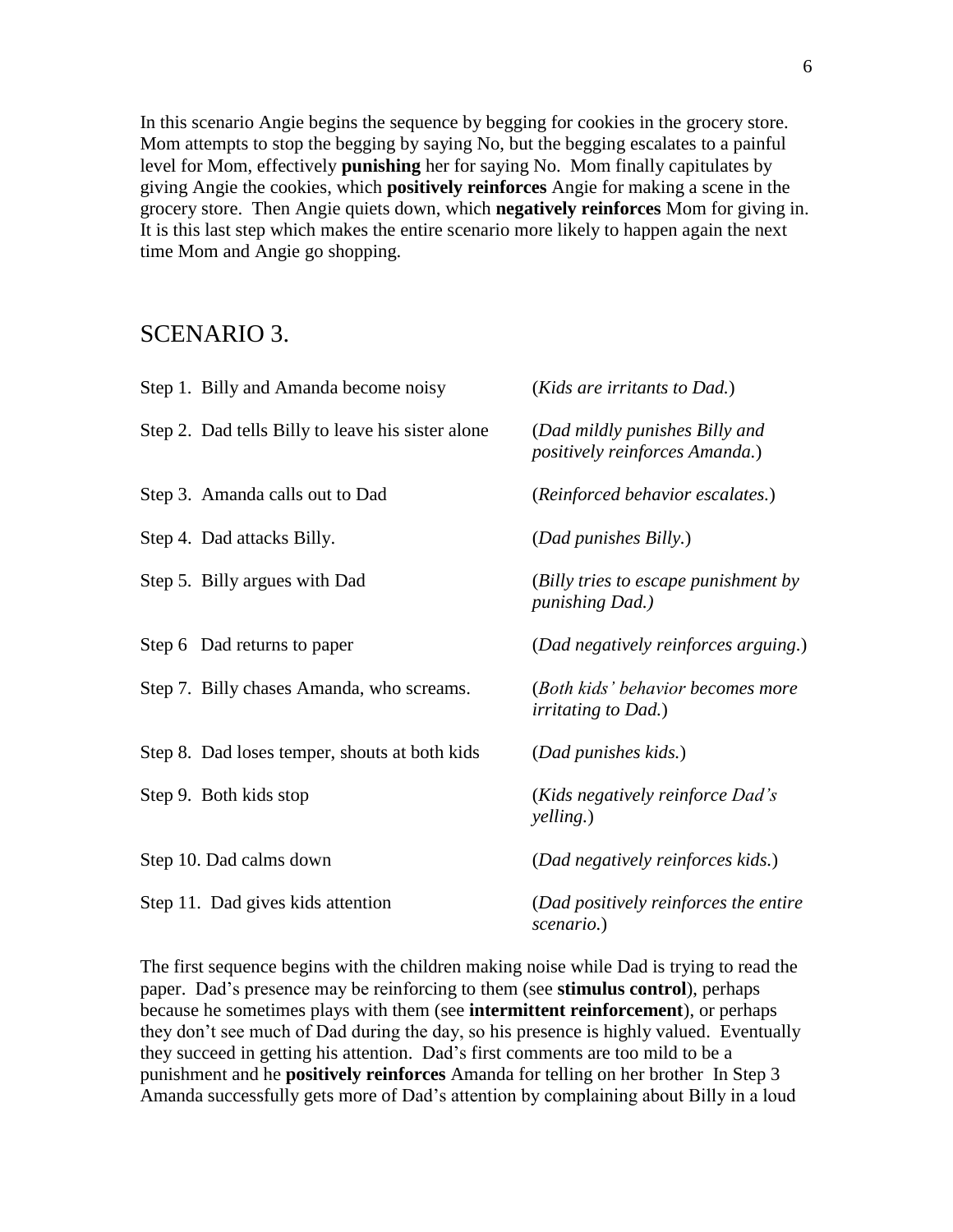voice. Dad responds by scolding Billy, a **punishment**. Billy responds to Dad"s attack with a counterattack, which **punishes** Dad, who retreats back to the paper (see **escape conditioning**), allowing both children to escalate their behavior. In Step 7 Amanda"s screaming and Billy"s reaction to it push Dad over the top, and his shouting suddenly becomes **punishing** enough to get both kids to stop what they are doing, which **reinforces** Dad for shouting at them. Dad is now embarrassed about losing his temper, calms himself down and apologizes. His departure **reinforces** the entire sequence so that it is more likely to follow the same course in the future. An alternative ending might have Dad apologize and then get down on the floor to play with Billy and Amanda, to "make it up to them." While this sounds like a happy ending ("All's well that ends well"), this kind of **positive reinforcement** at the end of a series of confrontations also makes the sequence more likely to occur again next time, the lesson being that no matter how mad Dad gets, it will end in a happy moment.

As can be seen from the examples above, the Parent Child Coercive Cycle can start with either the child or the adult making a demand on the other, which leads to arguing, which suppresses the original demand or escalates to the point where someone gets mad and the other submits, reinforcing the person who either gets mad first or who becomes the most intimidating, who then calms down enough to reinforce the other for submitting. In both cases the participants feel helpless to do anything different, and the entire exchange is reinforced at the end either negatively (by the other party withdrawing) or positively (by getting what they demanded) or both. This pattern is especially dangerous in families prone to domestic violence, where neither child nor adult submit until physically attacked. Even then the pattern is "locked in" by the submission that ends it in negative reinforcement.

#### **Breaking the Cycle**

The best approach to breaking the cycle is to not start it. Let's go back to Mom and Toby.

# SCENARIO 1.

It may seem logical to ask Toby to get off the Xbox and do his homework, but when parent and child have been through this scenario a few times, starting with a demand will lead right back into the cycle, especially if the parent is strongly associated with punishment in the child"s mind. In fact, approaching Toby at all when he is already on the Xbox primes him to ignore or rebut anything Mom might say (another example of **stimulus control**). The fact that Toby is already on the game when Mom comes in the room gives him the upper hand. Mom could give herself the advantage if she confiscated the Xbox before Toby comes home from school. When Toby asks what happened to his game, Mom can tell him he can have it when he shows her some finished homework. If Toby hasn"t brought any books home from school, Mom can keep the game until he chooses to do so, maybe tomorrow.

Now let's suppose Toby decides to argue with Mom about it right then. Recall that arguing is a **punishing strategy** designed to get Mom to back down and give him the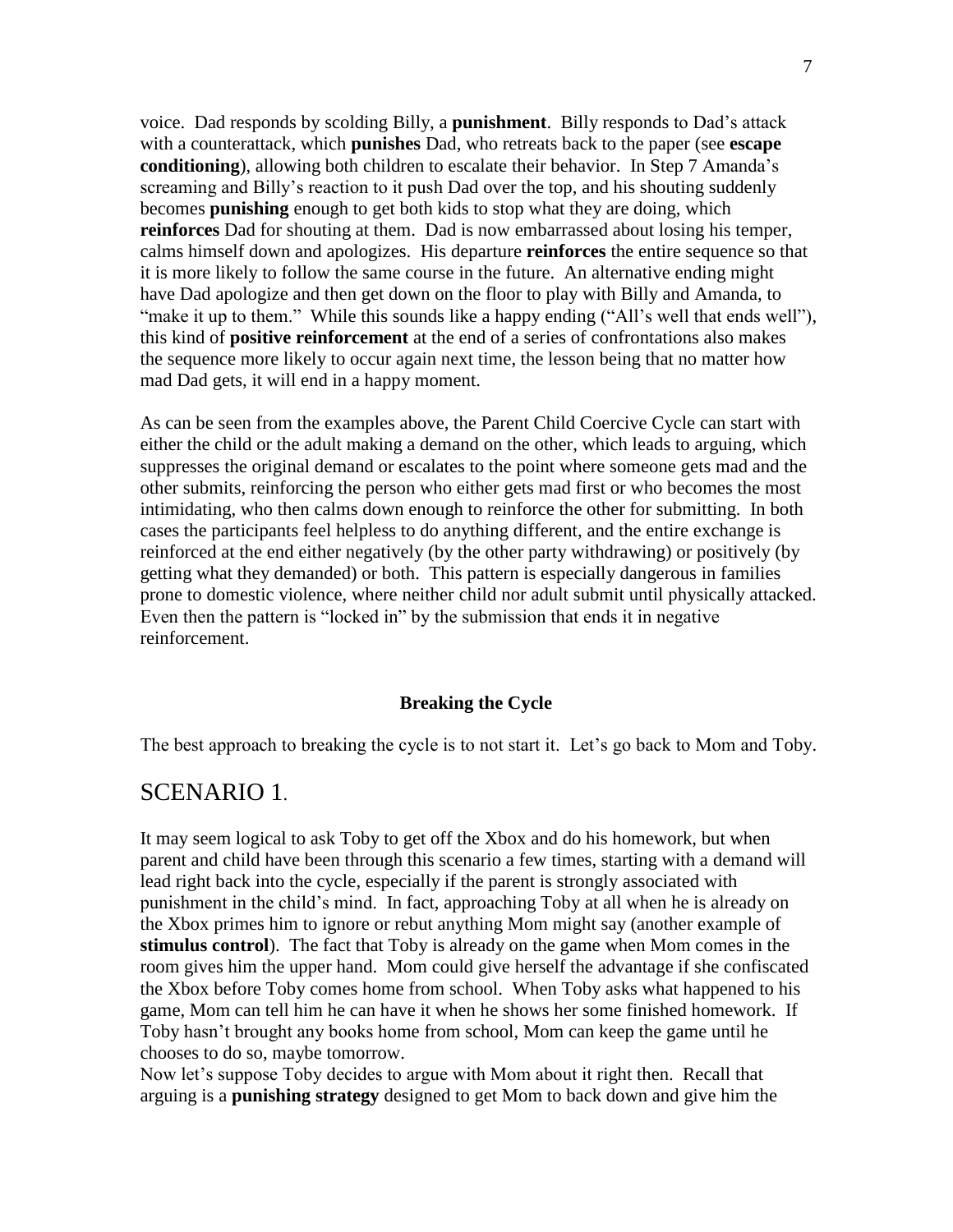Xbox. What should Mom do? If she starts arguing back he will increase his arguing, and they will be right back in the coercive cycle. So let"s encourage Mom to try something different – removing herself from Toby. She can do this by going to some other room, going outside, or even leaving the house (provided the Xbox is not accessible in her absence). *The key is to stop interacting with the child at that point*. It takes two to argue, and without a partner Toby has to find something else to do. Mom"s departure is also a way to **extinguish** Toby"s arguing, so we have to remember what happens the first time Mom tries to extinguish a previously learned behavior. Toby may react by escalating his arguing. He may even follow Mom around the house to try to keep her engaged in the argument. Or in extreme cases he may become threatening or even violent toward her. If Mom gives in and relinquishes the Xbox she will **reinforce** his escalation, making it more likely he will go to that extreme in the future. If she cannot easily remove herself from the arguing, what's a mother to do?

De-escalating the angry child through behavior shaping.

**Behavior shaping** is *the use of positive reinforcement and extinction to modify behavior a little at a time*. In the case of Toby following Mom to argue with her, she needs him to do two things: 1) Quiet down, and 2) Leave her alone. To achieve either of these goals Mom must first *calm herself down* (see **The Importance of Emotional Preparation** below). Once calm herself, Mom can look for pauses in Toby"s arguing and **reinforce** them with a positive response, such as respectful attention or acknowledging his feelings about the Xbox (without giving in to him). *At the same time she does not want to respond to his arguing, even if it rises to the level of threats, foul language, or loud voice.*  Demanding that he show respect or countering his threats with her own threats will only lead back down the coercive path to a bad ending. Instead, she is better off not attending to his threats or abusive comments at all (**extinction)**. To achieve separation she can break off eye contact and turn to leave, saying nothing. If he does not follow her she can say something positive, like, "Good. Once you"ve had time to calm down we"ll talk about this some more," then leave the scene. If he continues to follow her, she can turn back, make eye contact, say, "Not now," then leave again. Eventually Toby will leave or go to his room. Once he stops following *it is important not turn around and follow him or to try to have "the last word" with him*, which will only reignite the argument.

#### SCENARIO 2.

Let's now take a look at Scenario 2. Angie begs Mom for cookies in the grocery store. Mom says No and Angie increases her whining. As we have seen, arguing with Angie will lead down the coercive pathway. Suppose Mom just says No once and moves away from the cookie aisle. Angie may continue whining, but without the temptation of cookie packages staring her in the face (**stimulus**) she may get distracted and calm down about cookies. On the other hand, if she is used to getting her way in the grocery store she may increase her whining (See Step 3 of this scenario). *At this point it is important that Mom not start arguing with Angie.* Instead, suppose she keeps quiet, ignoring the behavior altogether as she moves on to the next aisle. Of course Mom also has to ignore the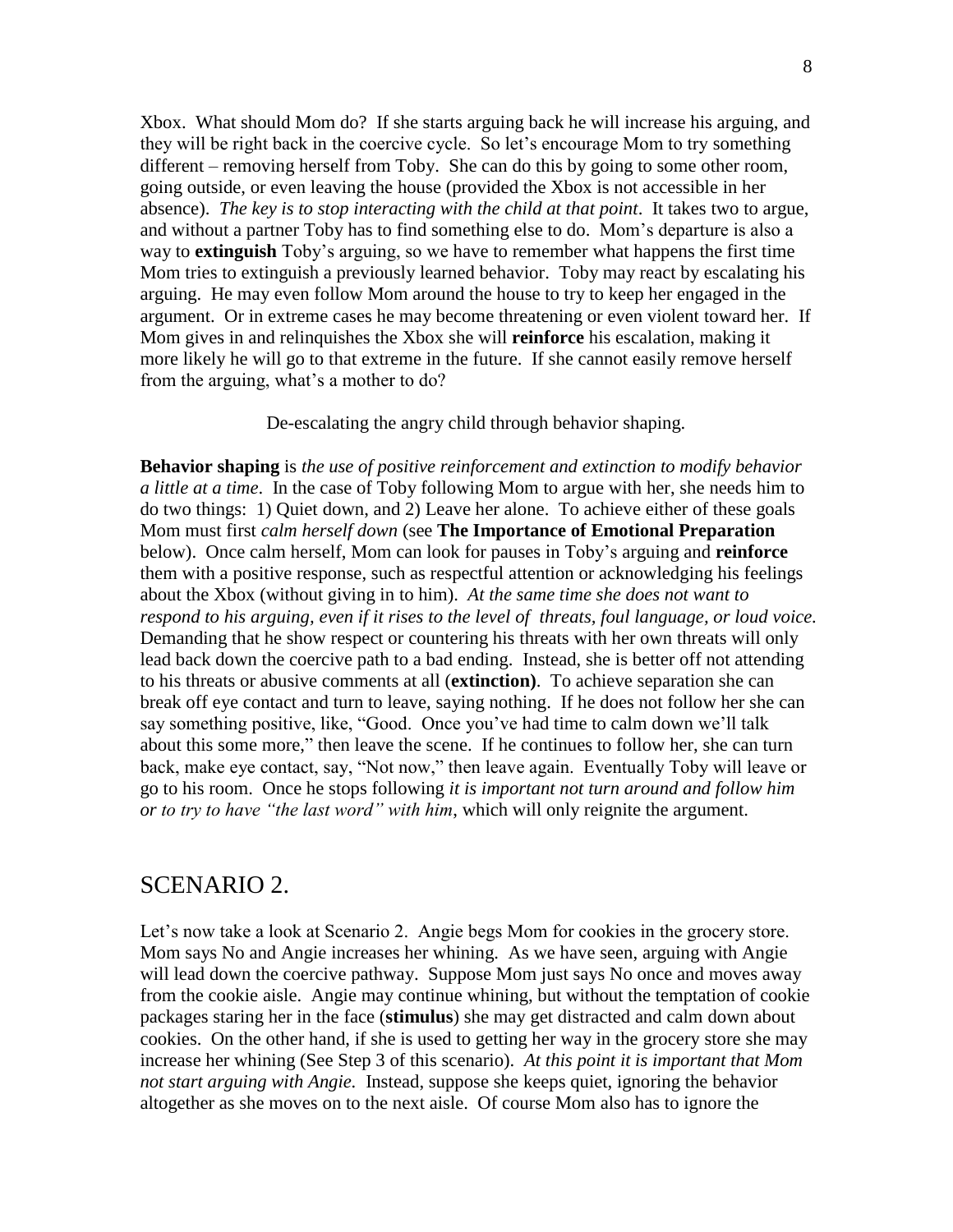attention of other shoppers as Angie keeps making a fuss (see **The Importance of Emotional Preparation** below). Once Angie begins to calm down Mom can attend to her again, with **positive reinforcement**, such as a brief "Good girl," or some soothing physical contact, such as taking her hand or stroking her hair. Or she may engage Angie in some joint decision making, such as, "Hey, what do you think we should we fix for dinner tonight?" If Angie engages, Mom stays engaged and talking with her, *but without bringing up cookies.* If Angie brings up cookies or goes back to pouting, Mom disengages and ignores the behavior.

Suppose Mom decides to remove Angie from the store when she starts fussing, with statements like, "That's it! We're leaving. This is the last time I take you shopping with me!" While this approach does save Mom embarrassment in the store and keeps her from giving in to the child"s demands, there are several problems with it.

Problems with Taking Angie out of the Store

- 1) Removing Angie may not stop the arguing but may instead transfer it from the store to the car.
- 2) Mom forfeits a shopping trip, which can be costly if she needed the groceries for dinner that night.
- 3) The cookie problem will likely come back during the next shopping trip. Remember that removing Angie from the store is basically a punishment, which may suppress her whining about cookies at the time but will have little lasting impact. Threats by parents to "never take you shopping with me again" are rarely carried out, and so the next time Mom takes Angie to the store she is still going to beg and whine.
- 4) Most important for Angie"s development*, it prevents her from learning how to control her demands for immediate gratification.* Children don"t just naturally stop demanding as they grow older. They have to learn how to do it, and such training works best when their parents start early. The grocery store is actually a wonderful place to practice checking impulses in the face of temptation. **Modeling** and behavior shaping by parents are two of the best ways to train children in this very important skill. Parents may think they are doing their children a favor by keeping them from such temptations, but without them children don"t get a chance to either see how it"s done or practice doing it themselves.

**Modeling** is *the demonstration of a behavior by another person*. Believe it or not, children acquire most of their behaviors by watching their parents, especially during their early years, before peer influences take over. From the first eye contact of a newborn to their first steps or their first words, children observe closely what their parents are doing and mimic those behaviors. The effects of modeling by parents require no outside reinforcement. Children just start doing what they see their parents do. This can sometimes be embarrassing for parents who don't realize how closely they are being watched. However, when they are mindful of what they are doing, modeling is also a powerful tool for parents to shape the behavior of their children.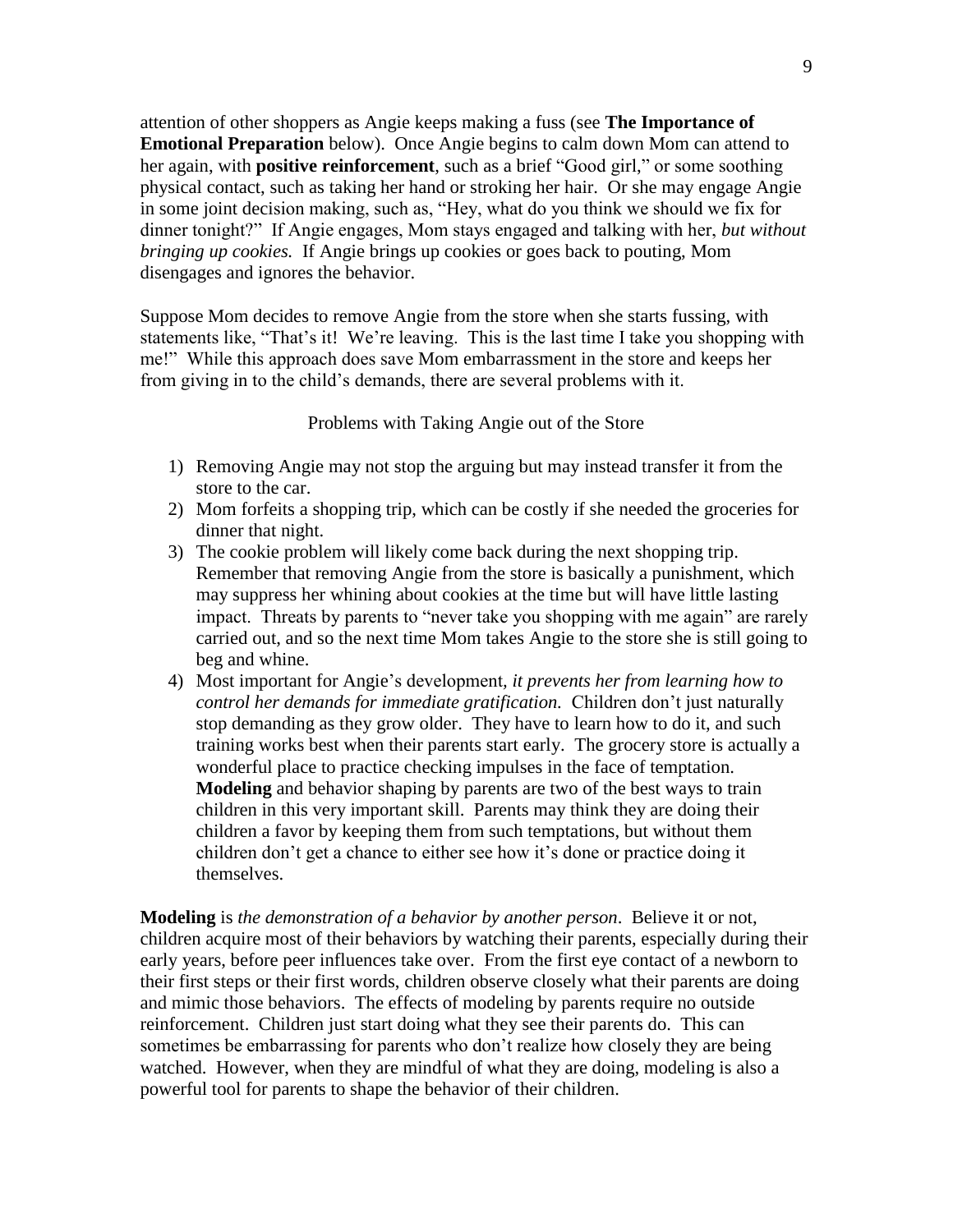#### Modeling Impulse Control for Angie

Suppose before they even get to the cookie aisle, Mom shares her thinking aloud as she goes down the aisles: "Let's see, we need potatoes, lettuce, and tomatoes. Mmmm those avocadoes look good but they"re awfully expensive and we don"t need them so I"m going to pass on those today." Or "We need bread. Mmm those sweet rolls look good but Mommy doesn't need sweets" as she walks by. By the time they get to the cookie aisle, they may even look at cookies together, with Mom commenting, "Do we have sweets at home or should we look at the cookies? Do you think we could find some other sweet things to eat in the store that didn"t have so much sugar and fat? Let"s go look at the fruit and see what we can find."

#### SCENARIO 3.

Let's face it. Children can be irritating and get on parents' nerves. Such irritation is not unusual, nor is it a sign of bad parenting. However, irritation can easily lead down the coercive parent-child path without a plan to divert from it. In the case of Billy, Amanda, and Dad, they have likely been down this path many times before. So what might Dad do to reverse it? First let"s assume that Dad"s presence itself is somewhat reinforcing to the children; that is, Billy and Amanda like being around him (**stimulus control**). If Dad were scary or mean all the time they would avoid him when he enters the room. Is there any way Dad can use his presence as a **positive reinforcer** for quiet play? Suppose the kids are relatively quiet when he first enters the room. Before they begin to get noisy he could reinforce them by showing them some attention, e.g., by asking, "How"s the day going?" or, "So what"s been happening with you guys today?" These comments are not only reinforcing but are likely to prompt positive responses from them to approach and talk. Billy and Amanda may compete for attention, but a few words of direction, such as, "One at a time, I"m not going anywhere," keeps the mood positive and assures each will get some attention. Sometimes when children get adult attention they soon run out of things to talk about, at which point Dad can move to the paper, perhaps with a prompt, such as, "OK, Dad needs to read the paper for a while. You kids can go back to your playing." Let's suppose the kids are quiet for a few minutes and then start to bicker. Dad has already given them attention for being quiet, and he doesn"t want to give them attention for bickering, so what should he do? The simplest solution is to get up and *leave without saying anything.* Dad"s presence is like oxygen. The bickering is like a small flame in a big pile of kindling. Cut off the oxygen and the flame goes out (**extinction**). If Billy and Amanda go back to playing quietly Dad can re-enter the room and read the paper. In this way his presence reinforces playing quietly and his absence extinguishes bickering. However, sometimes the flame may follow the oxygen, and so Dad (like Mom in Scenario 1) may not be able to find a place where he will be left alone. In this case, a more structured form of extinction called **Time Out** may be necessary.

**Time Out** is the *removal of a child from reinforcement for a specified period of time*. Because it forces the child to leave a desired space or activity, Time Out is also a kind of punishment for the child. For it to be effective Time Out must follow certain rules.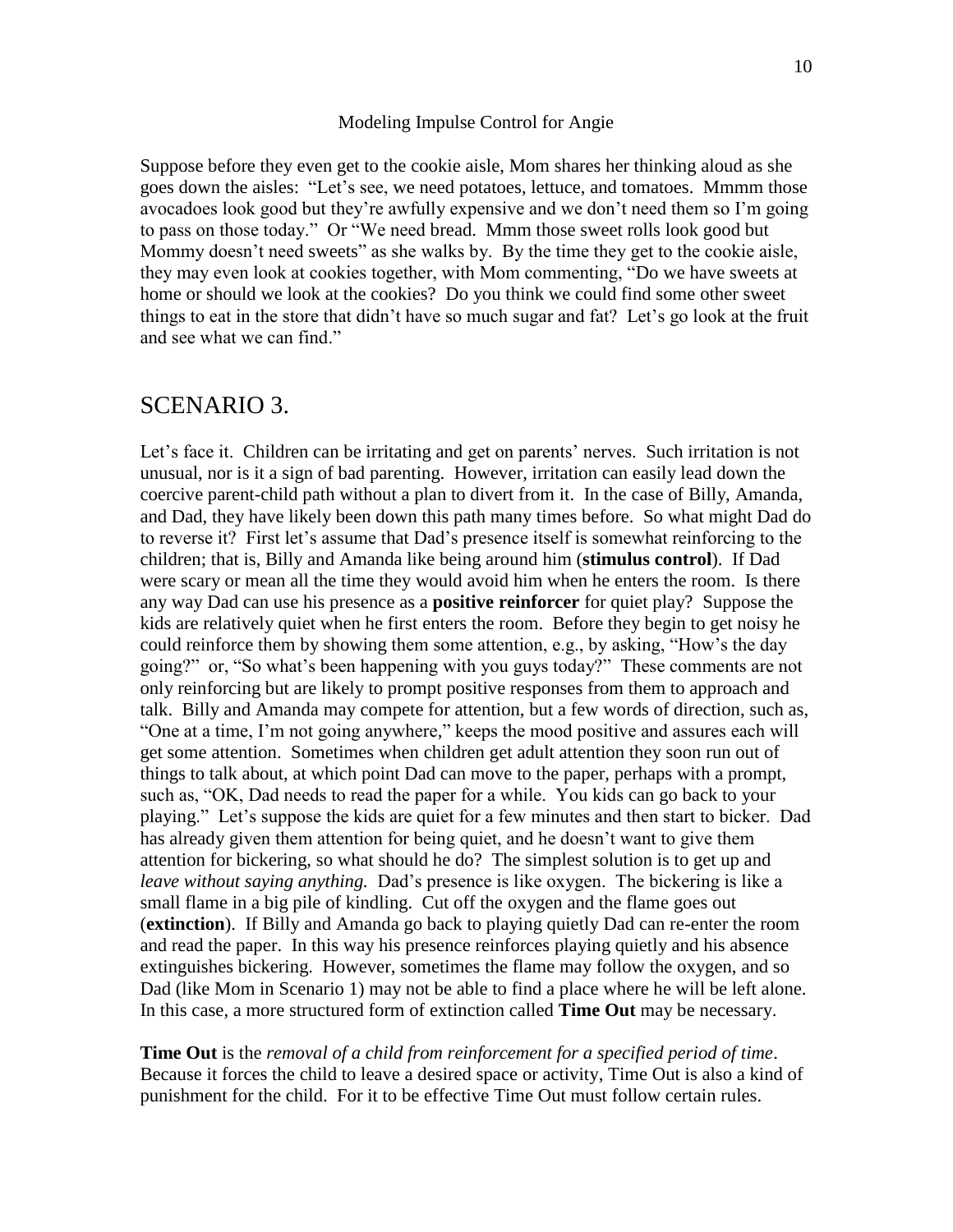#### Rules for Time Out

- 1) The Time Out area should be less reinforcing than the area from which the child just left.If Billy would rather be on the Play Station in his room than playing with his sister, sending him to his room actually reinforces his bickering with her.
- 2) Time Out should only last long enough to stop the disruptive behavior*.* Five to ten minutes is sufficient for most children. Like other forms of punishment, Time Out does not teach the child how to behave but merely stops the action altogether and gives the various players (in this case Billy, Amanda, and Dad) time to calm down and try something different.
- 3) Time Out is not effective if it is accompanied by yelling, lecturing, or other interactions with the parent. It requires separating the child from the parent and from other children.
- 4) Time Out loses its effectiveness if the parent forgets the time. For this reason I recommend an automatic timer that will ring or chirp when the time is over. Timers are impersonal and make it less likely the children will call to parents asking, "Can I come out now?" or "What time is it?"

How might **Time Out** work in Scenario 3? Dad sits down to read the paper and the kids begin bickering. It is too late to give them positive attention, as they are already acting up, and he doesn"t want to leave the room where he has his favorite chair. Dad puts down his paper, gets out of his chair, and tells Billy and Amanda to go to their rooms while he is reading the paper. Amanda starts crying and Billy starts arguing, "But Dad, I wasn"t doing anything! She started it first!" etc. *Without engaging in discussion* Dad escorts Billy and Amanda to their respective rooms and tells them, "The timer is set for 5 minutes. When it rings you can come out and try again to be quiet." Dad returns to his chair and reads the paper. There is no need for Dad to respond to the timer himself as long as Billy and Amanda can hear it.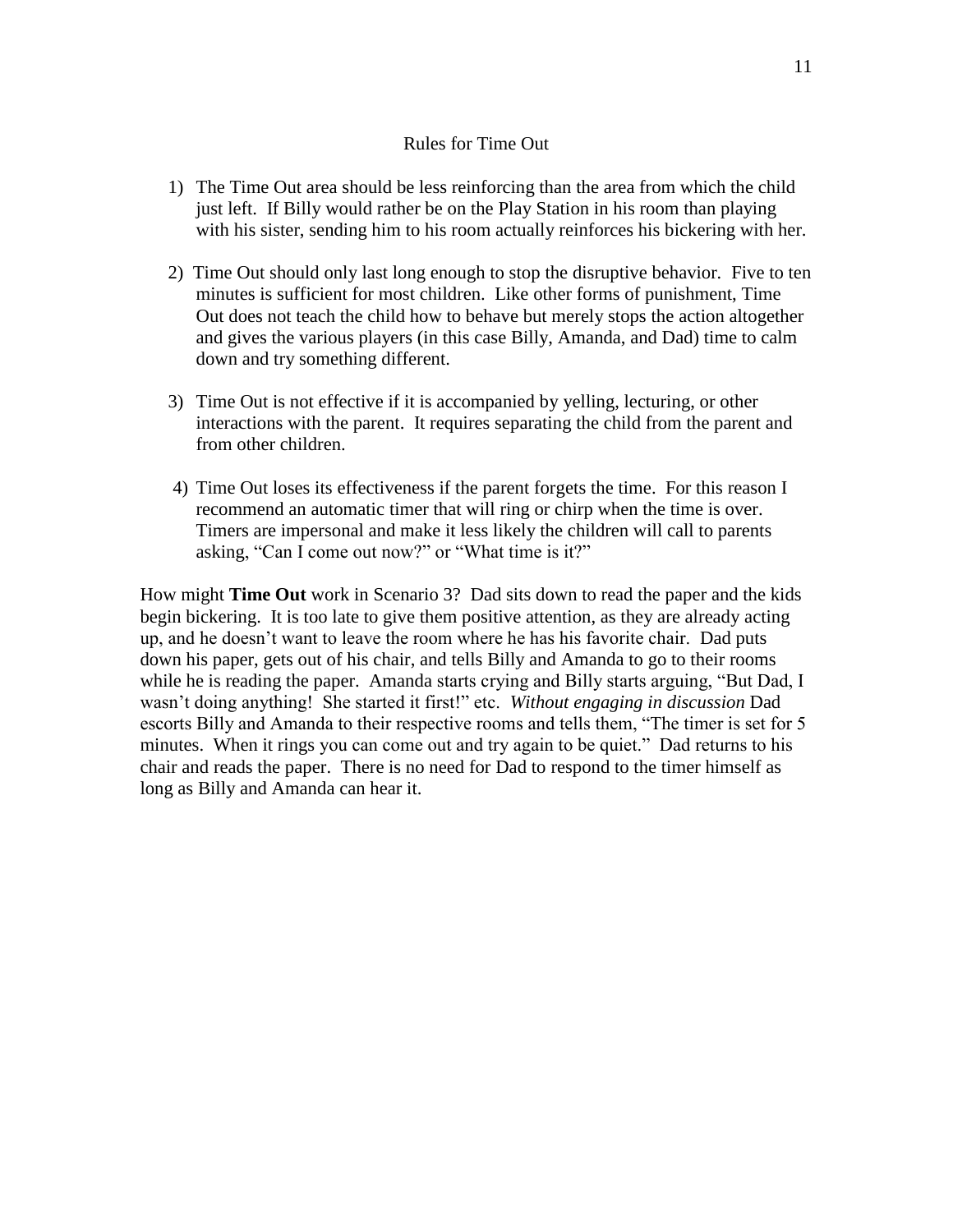#### **Summary of the Coercive Parent Child Cycle**

By now you may have noticed there is a final common pathway for all of these coercive interactions, which usually start in one of two ways:

- A) Parent gives a directive that is ignored by the child. Examples: "Do your homework." "Get off the computer." "Clean your room." "Stop bothering your sister." "Don"t speak to me that way!"
- B) Child makes a demand that parent rejects.

Examples: "I want cookies!" "Give me back my computer!" "I need my allowance right now!" "I want my cell phone! I bought it with my own money!" "I have to go over to Jimmy"s house."

Each scenario leads to one person attacking the other. The party feeling attacked tries to escape the punishment by counter-attacking, which punishes the attacker. This back and forth attack and counter-attack goes on for a while, with each side escalating, until one party reaches a level of punishment severe enough to finally suppress the counter-attack of the other. Once one party finally gives in or backs off, the cycle ends in reinforcing the attacker, who is more likely to engage in the same behavior next time. If the entire sequence ends with both persons making up and apologizing, the entire sequence is more likely to occur again.

These two versions of the Parent Child Coercive Cycle are presented in diagram form on the following pages: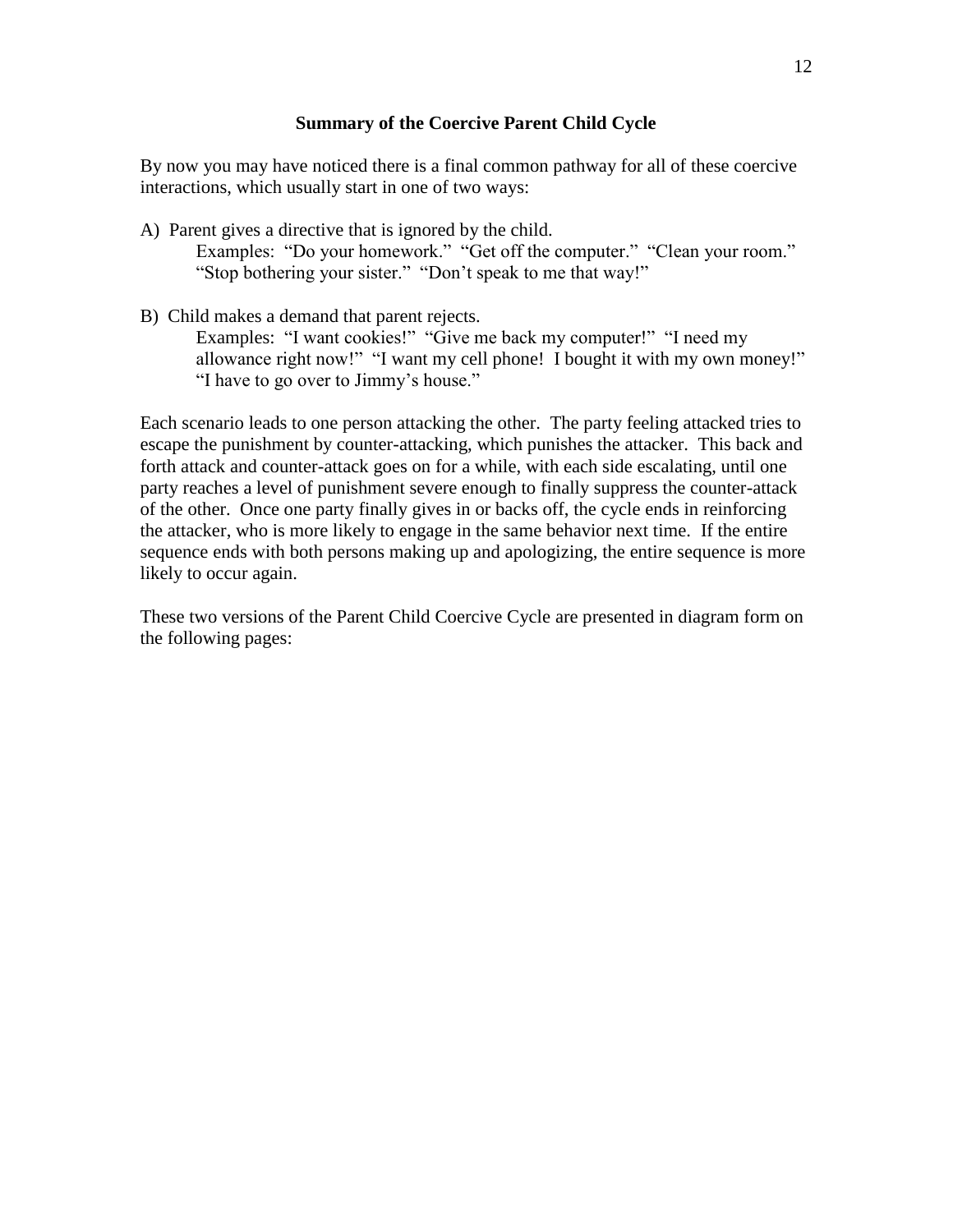

# **Parent-Child Coercive Cycle: Parent Driven**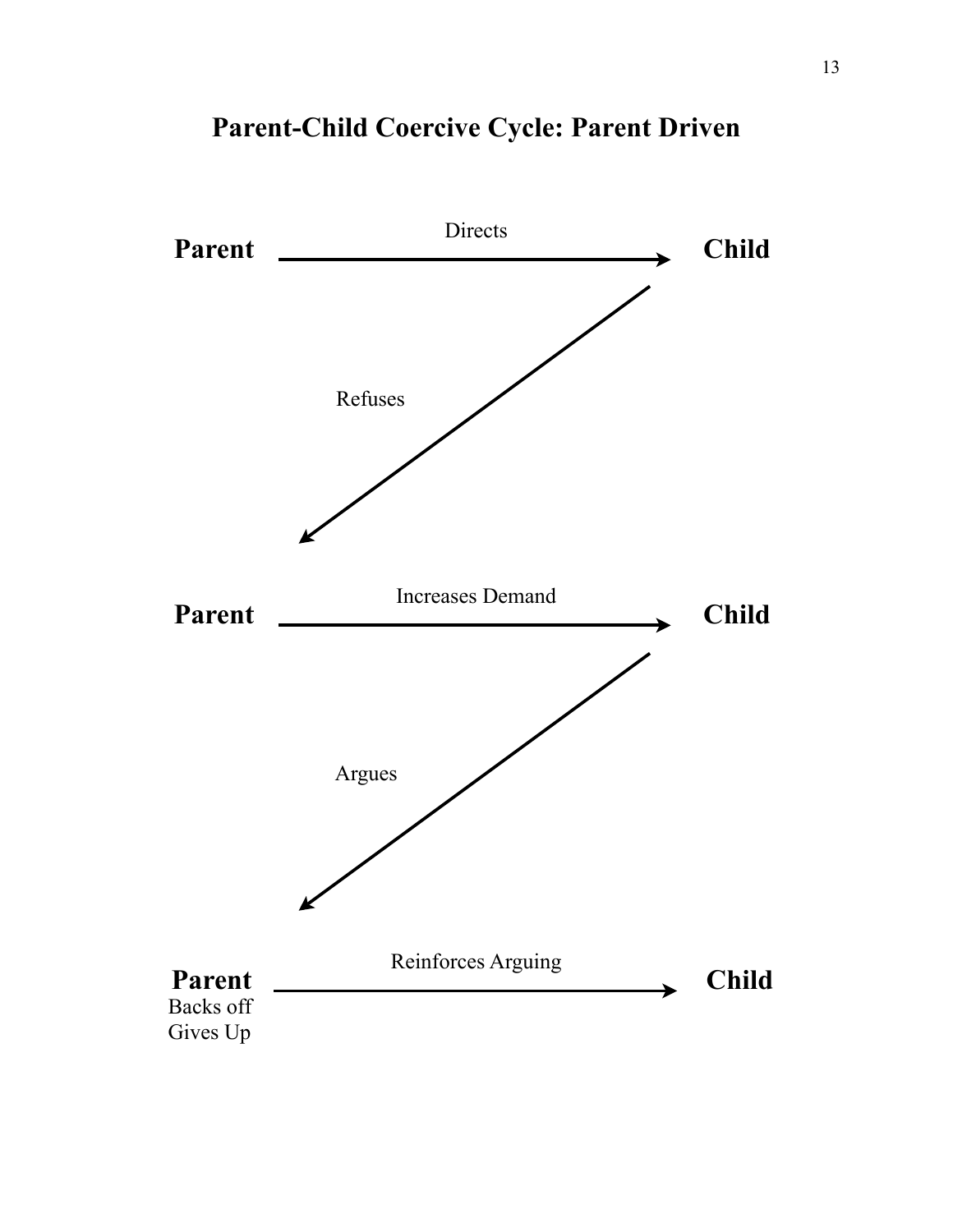

# **Parent-Child Coercive Cycle: Child Driven**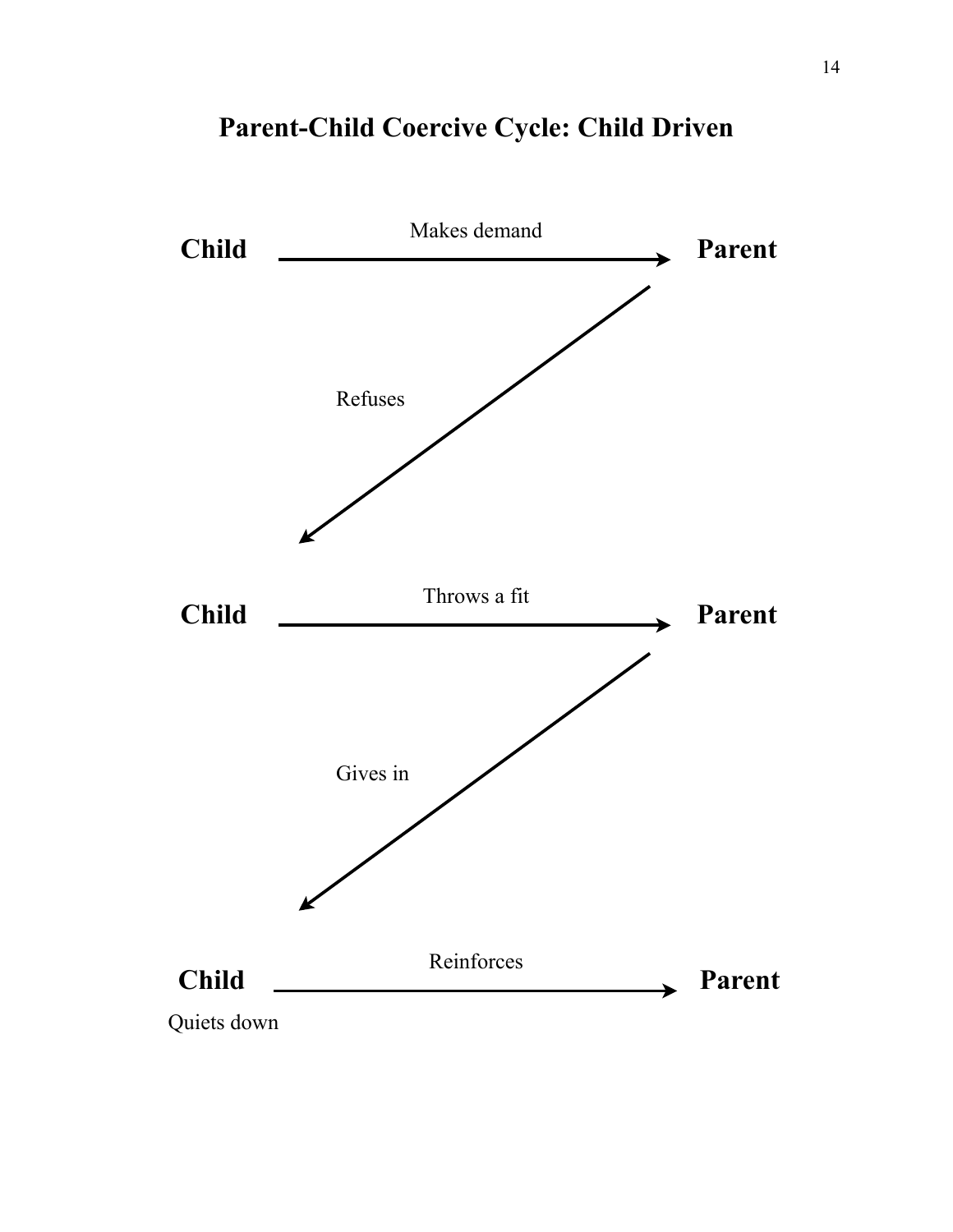#### **Summary of Breaking the Cycle**

#### Parent Directs Child

1) Parent gives a direction which child ignores.

2) Parent stops talking, leaves, removes a reinforcer (e.g., turns off videogame), or removes child from reinforcement (e.g., moves away from cookie aisle, puts child in Time Out).

3) Once child begins to comply, parent behaves positively, speaks positively, or provides some other reinforcements (behavior shaping).

#### Parent Responds to Child

1) Child makes demand that parent rejects. Child acts out or tries to argue.

2) Parent stops talking, leaves, removes a reinforcer, or puts child in Time Out.

3) Once child calms down, parent behaves positively, speaks positively, or provides some other reinforcement.

4) Once child stops arguing, parent makes counter offer to child"s request, staying engaged with child as long as child stays calm.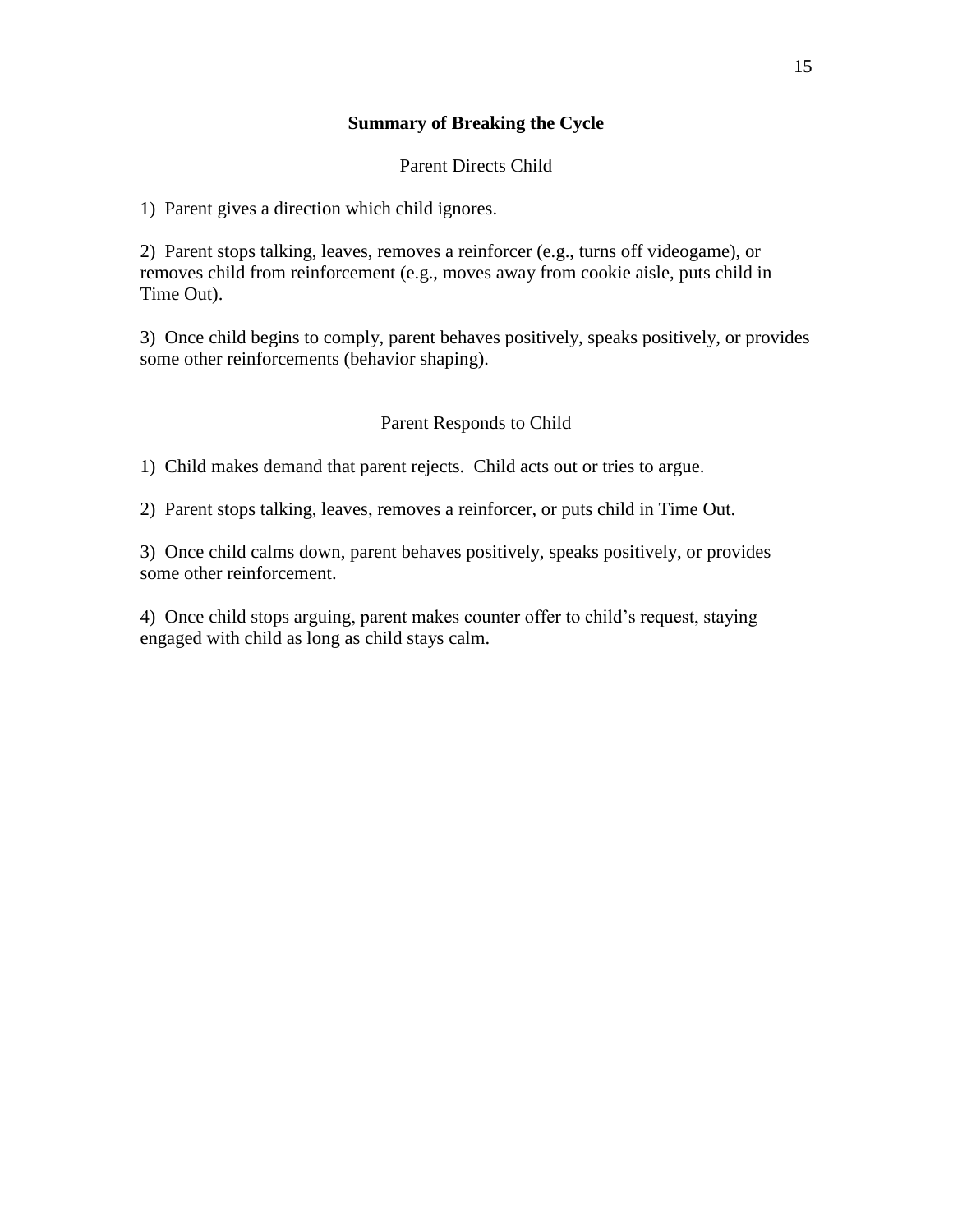

# **Breaking the Cycle - Parent Directs Child**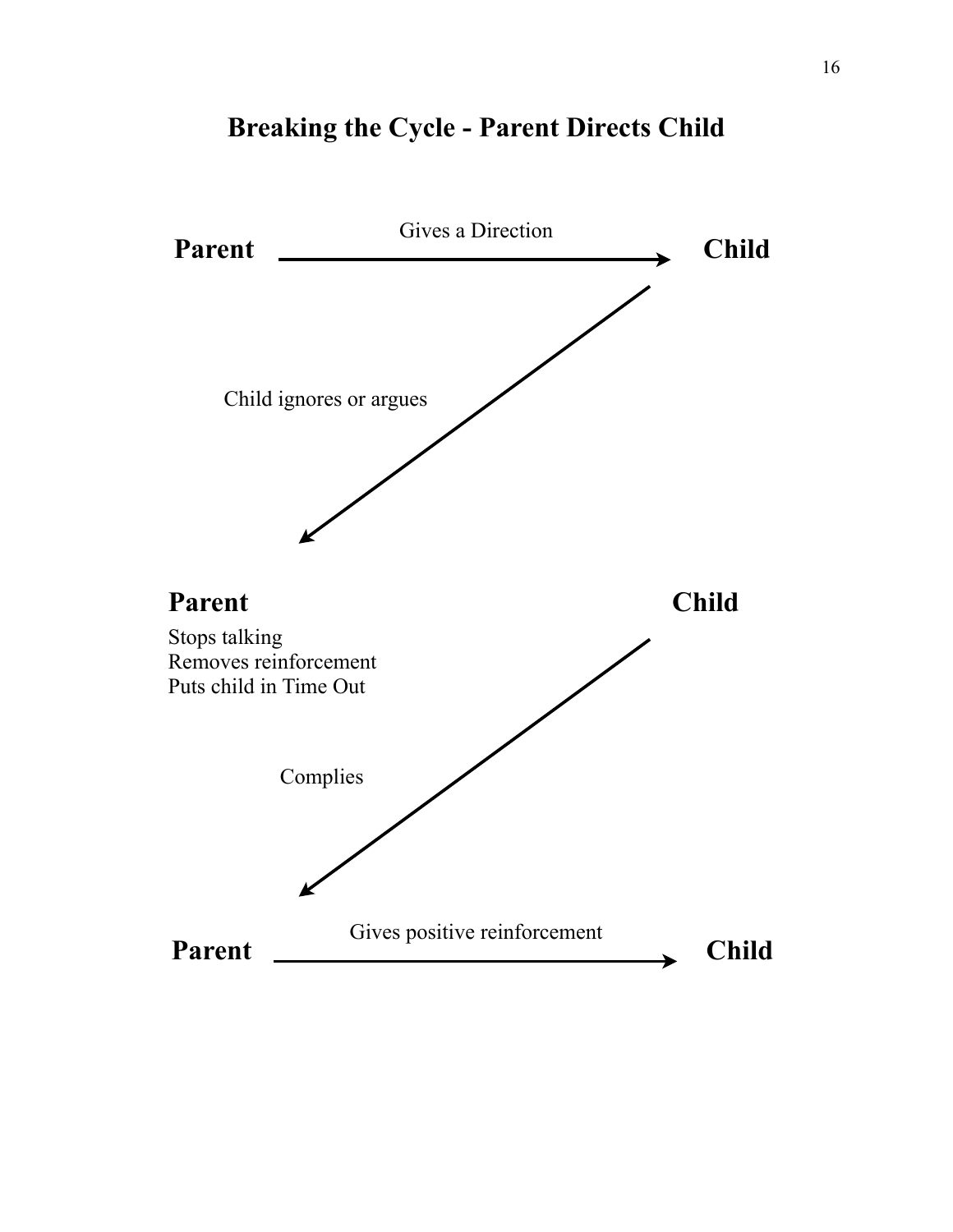

# **Breaking the Cycle - Parent Responds**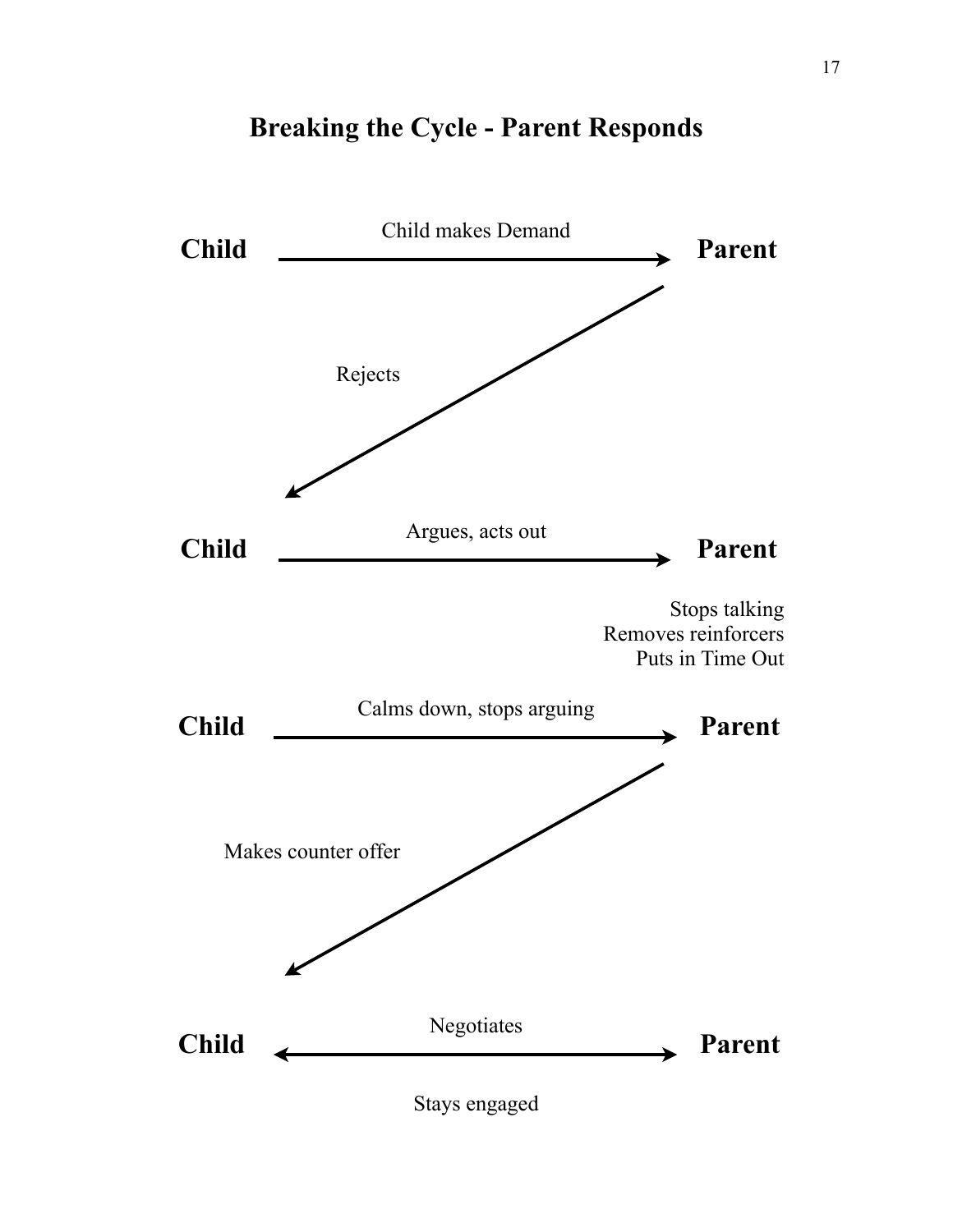#### **Fewer words have greater impact.**

Parents sometimes believe that they must explain the reasons behind every discipline they give. This belief often leads to lecturing, which causes most children to stop listening almost as soon as parents start talking. Talking louder or with more force causes the child to pay attention to the emotion of the message, not the content. Even monotone lecturing is irritating to children (and most adults too) and thus serves as a form of punishment. Children try to escape from it by tuning it out, arguing back, or creating a disturbance to stop it. Thus lecturing can easily lead to the coercive cycle we have been discussing. During discipline words have the greatest impact when they are brief, to the point and direct. Stick to the issue at hand and avoid going off on tangents. For example, compare Mom"s speech in Scenario 1 with the following alternative:

Mom enters room.

**Mom**: Toby, turn off the Xbox. **Toby**: Mom, just a few more minutes, I'm almost done. **Mom**: Turn off the Xbox now. **Toby**: But Mom, I'm right in the middle of the game! Can't you at least give me five minutes? **Mom**: No. Turn off the game now. **Toby**: I'm almost up to Level 5. Just give me 5 more minutes! **Mom**: That's it. No TV tonight. Mom leaves room.

#### **The importance of emotional preparation.**

In any conflict between two persons the calmer person will usually prevail. Nowhere is this dictum more pertinent than in interactions between parents and their children. Indeed the child who can push the parent to lose emotional control has a powerful advantage over the parent. Thus one of the most important goals for parents in breaking the coercive cycle is to s*tay calm and not react emotionally to the child.* Unfortunately this is also one of the most difficult tasks for parents who regularly get into these exchanges with their children. The coercive cycle primes children and parents to react to each other emotionally. Both sides can feel the tension, consisting of both fear and anger, which builds as soon as it gets started. Indeed emotional intensity may be mutually reinforcing, with each person bringing out strong feelings in the other. In this way parents can sometimes get trapped in their own emotions and find themselves helpless to stay calm.

Having a second parent in the home who can step in when one parent is feeling emotionally trapped can be very helpful, as long as the second parent can stay calm and has the same behavioral goal for the child as the first parent. When only one parent is available to deal with the child, it is important to prepare oneself emotionally before approaching the child. Here are some tips for staying calm:

1) Stay focused on the behavior goal (e.g., Homework first, Xbox later).

2) Anticipate the child"s reaction to your behavior (e.g., He"s going to blow up when he can't find his Xbox).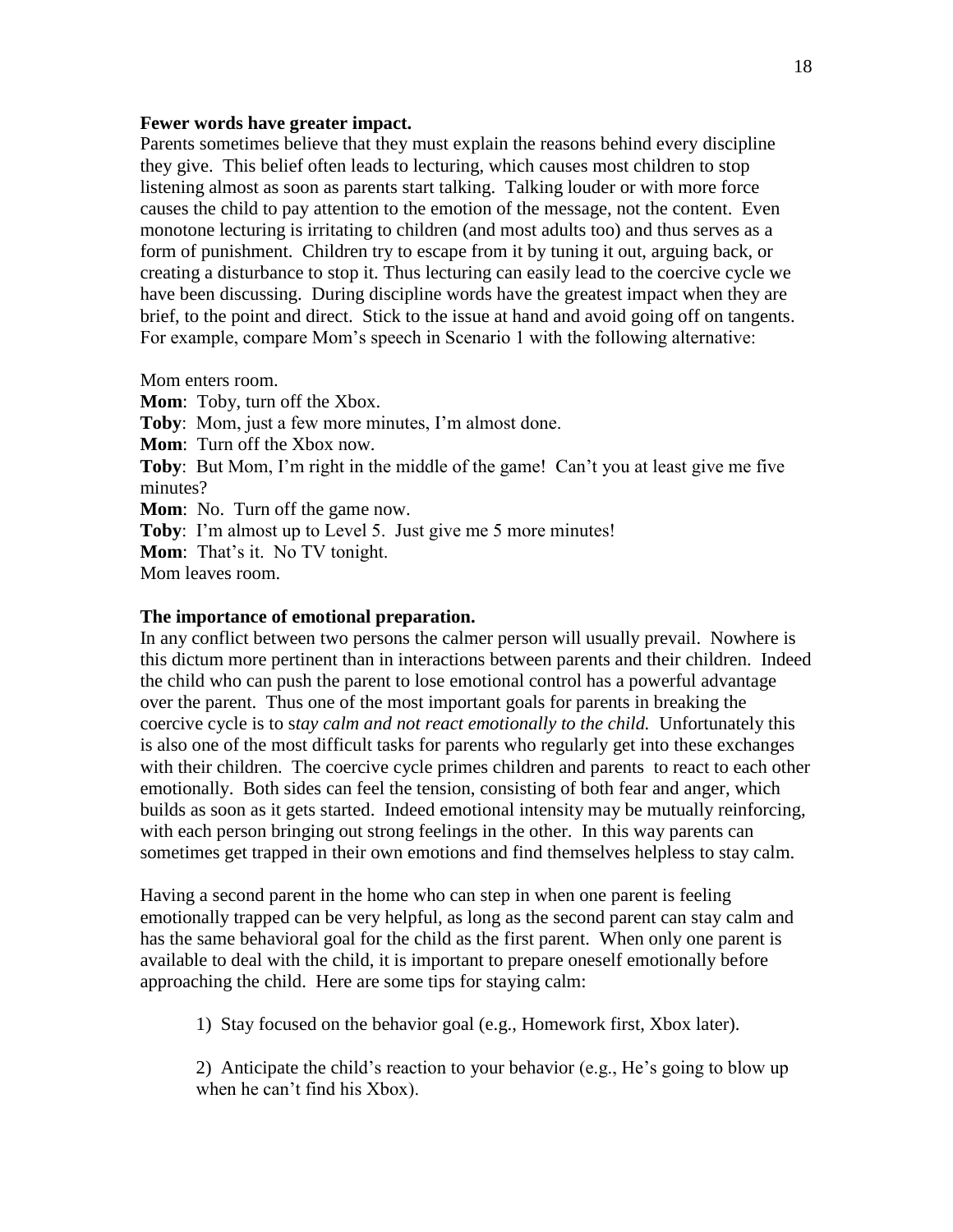3) Have a plan for dealing with the reaction. Such a plan may simply be a look or a brief instruction to "Calm yourself down." For more violent reactions the plan may require calling in the support of another adult or having an exit strategy.

4) Take a deep breath before your encounter. Keep your voice low and measured when talking. Take your time in responding to your child's comments.

5) Rehearse what you intend to say ahead of time.

6) Talk yourself through the encounter (e.g., "I can do this. If I stay calm he"ll calm down. He"s not going to sidetrack me from this. I can stand my ground on this one." .

#### **Using negative reinforcement to get a positive result**

So far we have considered the negative impact of negative reinforcement. Can it ever be used to a parent's advantage? Let's go back to Toby and Mom. Suppose she hasn't taken the Xbox away but wants Toby off it. She enters his room while he is happily firing away at alien zombies. Instead of telling him to get off the computer, suppose she comes up next to him, perhaps even leans against him a little bit with her body and starts asking questions about the game.

**Mom**: Show me how this game works. I've never understood the fascination you boys have with shooting zombies. What's that one doing over there?

**Toby**: Mom, Get out of my room! You're making me lose points!

**Mom:** Oh, don't mind me. I'm just trying to see what all the fuss is about. Oh, that's an ugly one! So how do you earn points on this? I don"t understand this at all. O my! look at all that blood and gore! My goodness what a past-time! In my day we played checkers, or maybe Cowboys and Indians, but I don"t know what we"d "ve done with a game like this.

**Toby:** Mom, I can't concentrate if you're gonna stand there and look over my shoulder! Please go!

**Mom:** Well this is the only time I ever get to see you, so I'm interested in how this works. Don't mind me, I'll just stand here and watch and see if I can figure this out. Maybe your Dad will want to shoot some zombies tonight after supper. We sure didn"t have games quite this noisy. What's that one doing over there? My God that's an ugly one. If you wanted a mystery in my day, we would play Clue. Now there"s a game with some skill. There was Colonel Mustard, Miss Scarlet...etc. etc."

**Toby:** Aaagh! I just got killed! I can't play this with you in here! Toby leaves.

If Mom"s presence is sufficiently irritating to Toby, he will initially try to punish her by arguing and telling her to get out of his room. It is important for Mom to remain unfazed by his reaction to her, or else they will slide into the coercive cycle of attack and react. A